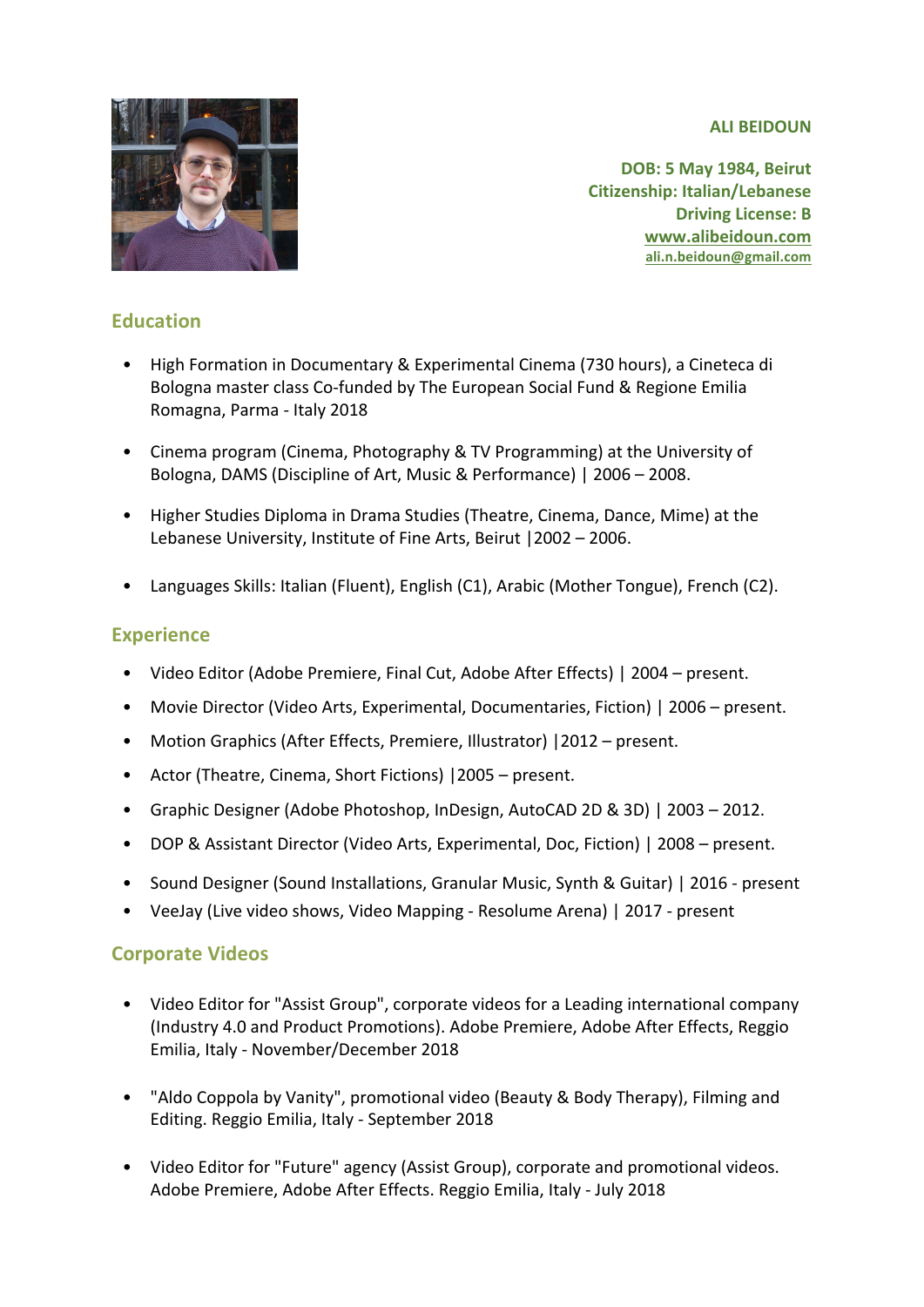- "Doppia Esse T-Shirts", promotional video (Fashion) for the spring/summer 2018 collection. Backstage, filming & Editing. Reggio Emilia, Italy - February 2018
- "Save the Caplêt" Promotional Videos (Food, recipes) for sbATCH Agency. Directing, Filming & Editing. Reggio Emilia, Italy - Dicember 2017
- Video editor for several web advertisements, for the agency CANALI. Milano, Italy | March - October 2017.
- Video advertisement for social media (filming and editing), for the agency DreamLogica, Client: Regal. Reggio Emilia, Italy  $|2016 - 2017$ .
- Videos for the "European Union in Lebanon" about their aids and the infrastructures support in a refugee camp in Beirut. (Filming & Editing) Beirut, 2011.
- "KHDA", a 7-min. promotional documentary (DOP, editor, director) Dubai, UAE | 2008.

## **Film & Documentaries**

- "Polvere di Mare" Documentary, duration: 20 minutes. Directing, Filming, Sound Desgin. Rimini/Parma, Italy. May - December 2018
- "Underground", Music video of a Tom Waits cover by Tommaso Aspetta. Filming, Directing and Editing. Reggio Emilia, Italy. August 2018 https://www.youtube.com/watch?v=wGwe3FbcN3E
- "Volti Di Quartiere", a video Installation and documentary of 6 episodes, as part of the long term theatrical project "Via Roma #MemorieDelSuolo" by Compagnia Pietrbiasi/Tedeschi, exhibited at the Festival di Fotografia Europea. Reggio Emilia, Italy | May till September 2017. https://vimeo.com/234679773
- "Freeze" 20 min. experimental video (creation, filming, editing) with Compagnia Pietribiasi/Tedeschi. Reggio Emilia, Italy | April 2016. https://vimeo.com/167903614
- "Lavoro e Memoria", a documentary (camera, director, editor) about the story of Reggio Emilia through the works of Renzo Vaini, Palazzo Casotti. Reggio Emilia, Italy | 2015/2016. https://vimeo.com/172799712
- "New Urban Topologies", video art and documentaries (camera, editing, creation), produced by Fargfabriken. Beirut/Stockholm/Riga | 2014. https://vimeo.com/121007514 & https://vimeo.com/106915471
- "Anima Anxia" a 15-min video art. Beirut/Reggio Emilia/Milan | 2013.
- "Bricks" a 5-min. experimental Super 8. Beirut | 2012.
- "Gluttony" a 5-min. experimental fiction. Outbox international Short Film Festival Beirut | 2011. https://www.alibeidoun.com/gluttony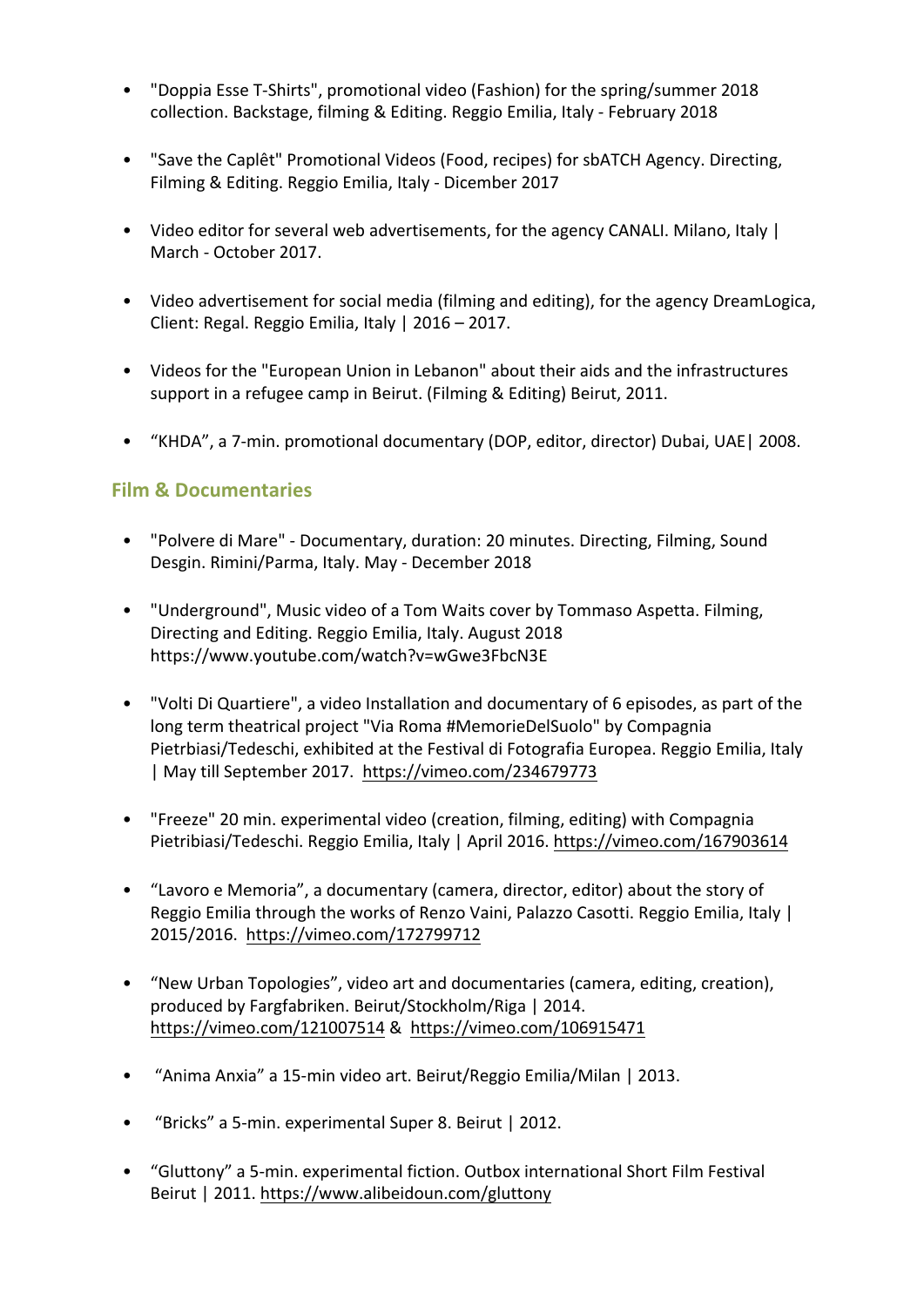- "Bologne, Pas Vous?" an 8-min. docu-fiction. (editor, director) Bologna | 2007.
- "Flamenco" a 30-min. fiction. Palermo Ecovision Film Festival. Palermo, Italy | 2006.
- "Il Pleurait" a 4-min. fiction.  $11<sup>th</sup>$  European Film Festival. Beirut, Lebanon |2005.

## **Video & Visual Arts**

- "Chaos Variation", a live image generating project in collaboration with Rizosfera, the image is manipulated and created live by MIDI controls along with music pieces of many Electronic music int. artists (such Adi Newton, Mille Plateaux, and others). Reggio Emilia, Italy September 2018 till present.
- Video Editing for a documentary and Video art Project by Petra Serhal. Host in the Arts Residency "Citè Internationale des Arts". Paris, France - August 2018
- Visual Artist in "El Soyame", musical & multimedia project. Live video creation VJ, mapping. Italy - February till present
- "Look Again, You Might Have Missed a Detail", a performance (video art, acting, and creation) in collaboration with Lara Mroué. Reggio Emilia, Italy | 2017.
- "Ceci N'est Pas un Immeuble" a video art (creation, filming, editing) for a theatre play. Bourges, France | 2016.
- Video animation (editor, creation) for "Fin du Monde" play. Ravenna, Italy |2013.
- "The  $100^{\text{th}}$  Window", a 20-min. video art. LaQuinta Biennale Giovani Monza. Beirut/Milan | 2013. http://www.giuliorimondi.com/100thwindow-r4no

# **Actor / Performer**

- Performer in "BIF" a play by the company Pietribiasi/Tedeschi. Circuito Off European Photography Festival, and CROSS Vol.1 Reggio Creativa. Reggio Emilia, Italy. April -December 2018
- "Look Again, You Might Have Missed a Detail", performer in the theatrical creation with Lara Mroué. Reggio Emilia, Italy | 2017.
- "Il Giovane Melli Va alla Guerra", a play by the theatre group Pietribiasi/Tedeschi. Reggio Emilia, Italy 2016.
- In several TV ads with Leo Burnett Agency. Clients: Vodafone, BankMED, MTC Touch, Etisalat UAE. | 2010 - 2012.
- "Hotel Beyrouth". Film by Danielle Arbid. Beirut, Lebanon | 2010.